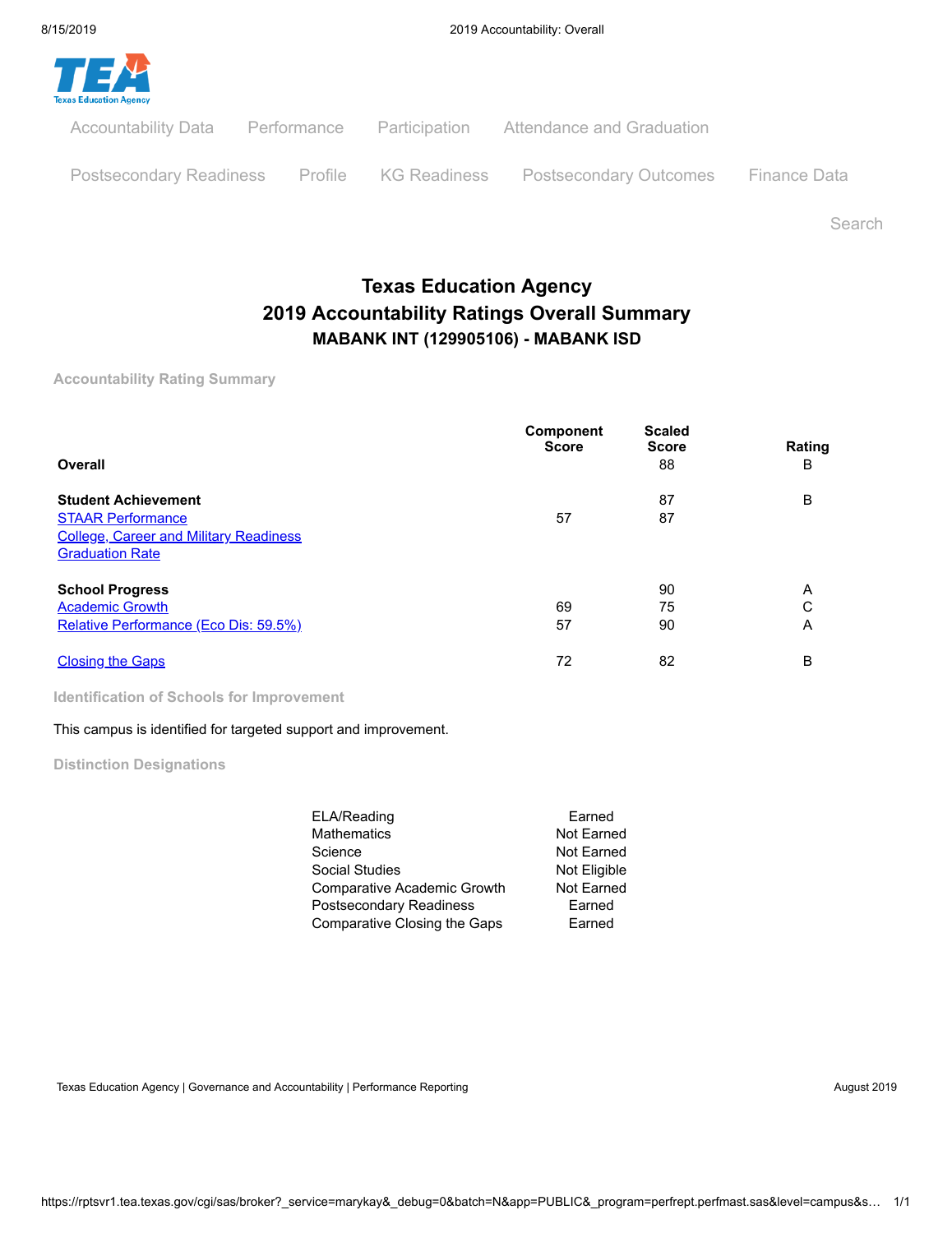## **TEXAS EDUCATION AGENCY 2019 Distinction Designation Summary Academic Achievement in English Language Arts/Reading MABANK INT (129905106) - MABANK ISD Campus Type: Middle School**

|                                                         | Indicator    |                |
|---------------------------------------------------------|--------------|----------------|
| <b>Indicator</b>                                        | <b>Score</b> | Quartile       |
| Attendance Rate                                         | 95.9%        | Q <sub>3</sub> |
| Accelerated Student Progress in ELA/Reading             | 20.0%        | Q <sub>2</sub> |
| Grade 3 Reading Performance (Masters Grade Level)       |              |                |
| Grade 4 Reading Performance (Masters Grade Level)       |              |                |
| Grade 4 Writing Performance (Masters Grade Level)       |              |                |
| Grade 5 Reading Performance (Masters Grade Level)       | 34.0%        | Q1             |
| Grade 6 Reading Performance (Masters Grade Level)       | 24.0%        | Q1             |
| Grade 7 Reading Performance (Masters Grade Level)       |              |                |
| Grade 7 Writing Performance (Masters Grade Level)       |              |                |
| Grade 8 Reading Performance (Masters Grade Level)       |              |                |
| English I Performance (Masters Grade Level)             |              |                |
| English II Performance (Masters Grade Level)            |              |                |
| AP/IB Examination Participation: ELA                    |              |                |
| AP/IB Examination Results (Examinees >= Criterion): ELA |              |                |
| <b>SAT/ACT Participation</b>                            |              |                |
| Average SAT Score: Reading and Writing                  |              |                |
| Average ACT Score: ELA                                  |              |                |
| Advanced/Dual-Credit Completion: ELA/Reading (9-12)     |              |                |
| <b>Total Indicators for ELA/Reading</b>                 |              | 2 of 4         |

Distinction Campus Outcome: 2 of 4 eligible indicators in Q1 (Top Quartile)

2 of  $4 = 50%$ 

Distinction Target: Middle School = 50% or higher

## **DISTINCTION EARNED**

Blank values for an indicator score occur if the indicator is not applicable to that campus or does not meet the minimum size of 10 students.

Blank values for a quartile occur if there are fewer than 20 campuses in the campus comparison group with data for each qualifying indicator.

The attendance rate indicator is not subject specific; therefore, it applies to ELA/reading, mathematics, science, and social studies. Consequently, this indicator cannot be the sole measure used by a campus to attain a distinction.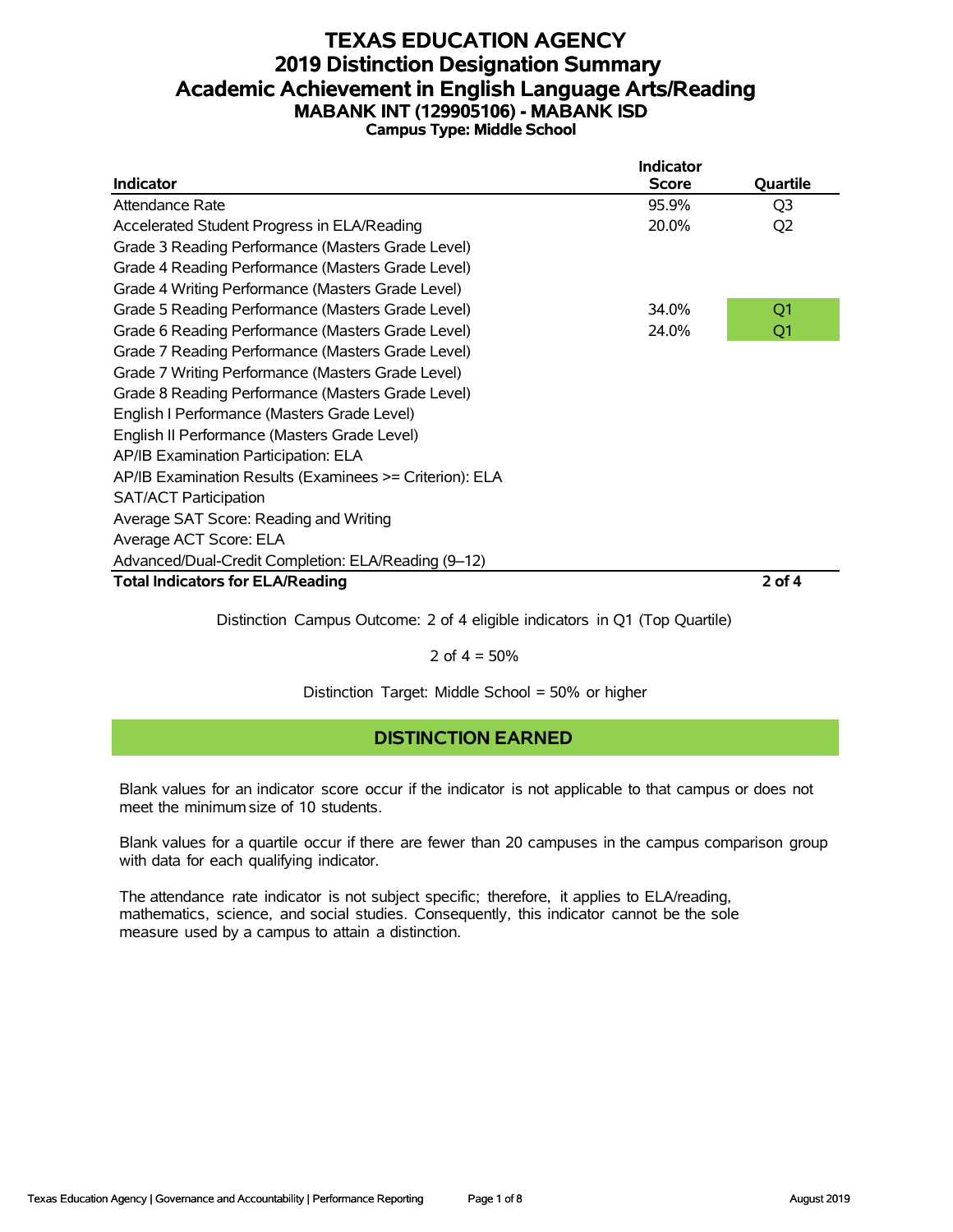### **TEXAS EDUCATION AGENCY 2019 Distinction Designation Summary Academic Achievement in Mathematics MABANK INT (129905106) - MABANK ISD Campus Type: Middle School**

|                                                                 | <b>Indicator</b> |                |
|-----------------------------------------------------------------|------------------|----------------|
| <b>Indicator</b>                                                | <b>Score</b>     | Quartile       |
| Attendance Rate                                                 | 95.9%            | Q3             |
| Accelerated Student Progress in Mathematics                     | 18.0%            | Q3             |
| Grade 3 Mathematics Performance (Masters Grade Level)           |                  |                |
| Grade 4 Mathematics Performance (Masters Grade Level)           |                  |                |
| Grade 5 Mathematics Performance (Masters Grade Level)           | 40.0%            | Q <sub>1</sub> |
| Grade 6 Mathematics Performance (Masters Grade Level)           | 24.0%            | Q2             |
| Grade 7 Mathematics Performance (Masters Grade Level)           |                  |                |
| Grade 8 Mathematics Performance (Masters Grade Level)           |                  |                |
| Algebra I by Grade 8 - Participation                            |                  |                |
| Algebra I Performance (Masters Grade Level)                     |                  |                |
| AP/IB Examination Participation: Mathematics                    |                  |                |
| AP/IB Examination Results (Examinees >= Criterion): Mathematics |                  |                |
| <b>SAT/ACT Participation</b>                                    |                  |                |
| Average SAT Score: Mathematics                                  |                  |                |
| Average ACT Score: Mathematics                                  |                  |                |
| Advanced/Dual-Credit Completion: Mathematics (9-12)             |                  |                |
| <b>Total Indicators for Mathematics</b>                         |                  | 1 of 4         |

Distinction Campus Outcome: 1 of 4 eligible indicators in Q1 (Top Quartile)

1 of  $4 = 25%$ 

Distinction Target: Middle School = 50% or higher

#### **NO DISTINCTION EARNED**

Blank values for an indicator score occur if the indicator is not applicable to that campus or does not meet the minimum size of 10 students.

Blank values for a quartile occur if there are fewer than 20 campuses in the campus comparison group with data for each qualifying indicator.

The attendance rate indicator is not subject specific; therefore, it applies to ELA/reading, mathematics, science, and social studies. Consequently, this indicator cannot be the sole measure used by a campus to attain a distinction.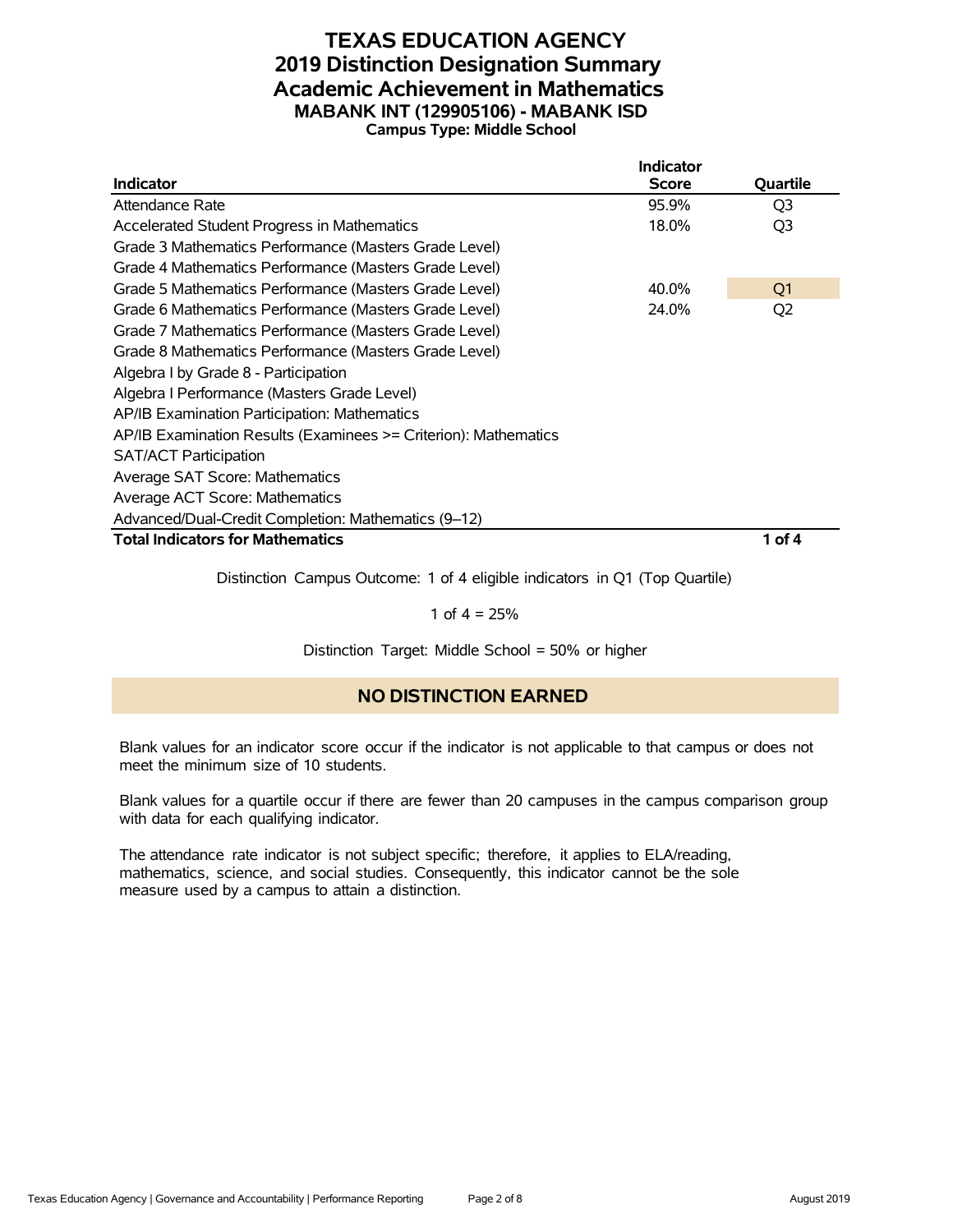## **TEXAS EDUCATION AGENCY 2019 Distinction Designation Summary Academic Achievement in Science MABANK INT (129905106) - MABANK ISD Campus Type: Middle School**

|                                                             | Indicator    |                |
|-------------------------------------------------------------|--------------|----------------|
| <b>Indicator</b>                                            | <b>Score</b> | Quartile       |
| Attendance Rate                                             | 95.9%        | O <sub>3</sub> |
| Grade 5 Science Performance (Masters Grade Level)           | 24.0%        | Q3             |
| Grade 8 Science Performance (Masters Grade Level)           |              |                |
| EOC Biology Performance (Masters Grade Level)               |              |                |
| AP/IB Examination Participation: Science                    |              |                |
| AP/IB Examination Results (Examinees >= Criterion): Science |              |                |
| Average ACT Score: Science                                  |              |                |
| Advanced/Dual-Credit Completion: Science (9-12)             |              |                |
| <b>Total Indicators for Science</b>                         |              | $0$ of $2$     |

Distinction Campus Outcome: 0 of 2 eligible indicators in Q1 (Top Quartile)

0 of  $2 = 0%$ 

Distinction Target: Middle School = 50% or higher

#### **NO DISTINCTION EARNED**

Blank values for an indicator score occur if the indicator is not applicable to that campus or does not meet the minimum size of 10 students.

Blank values for a quartile occur if there are fewer than 20 campuses in the campus comparison group with data for each qualifying indicator.

The attendance rate indicator is not subject specific; therefore, it applies to ELA/reading, mathematics, science, and social studies. Consequently, this indicator cannot be the sole measure used by a campus to attain a distinction.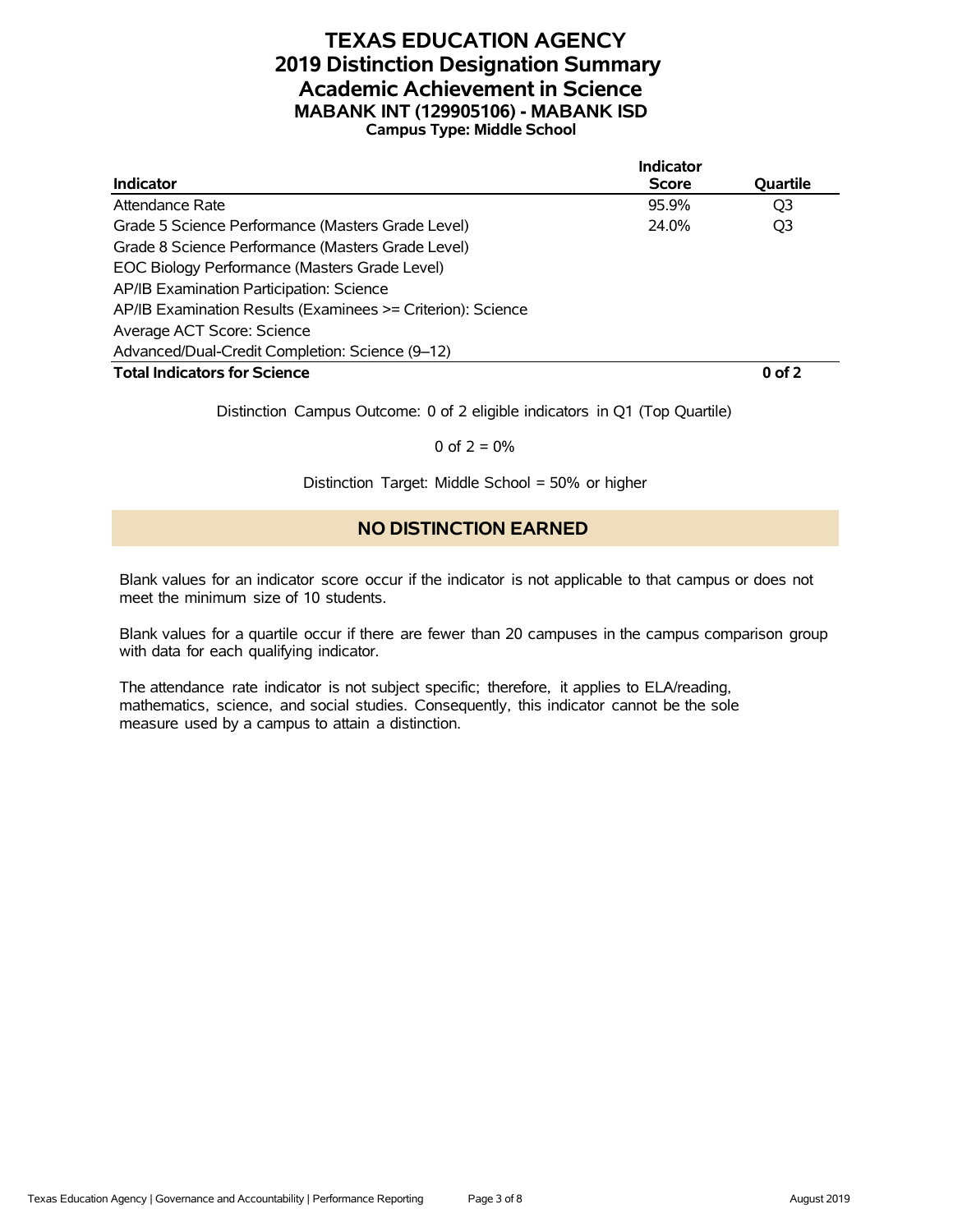## **TEXAS EDUCATION AGENCY 2019 Distinction Designation Summary Academic Achievement in Social Studies MABANK INT (129905106) - MABANK ISD Campus Type: Middle School**

**This campus is not eligible for this Distinction Designation. See the** *2019 Accountability Manual* **for more information.**

## **NOT ELIGIBLE**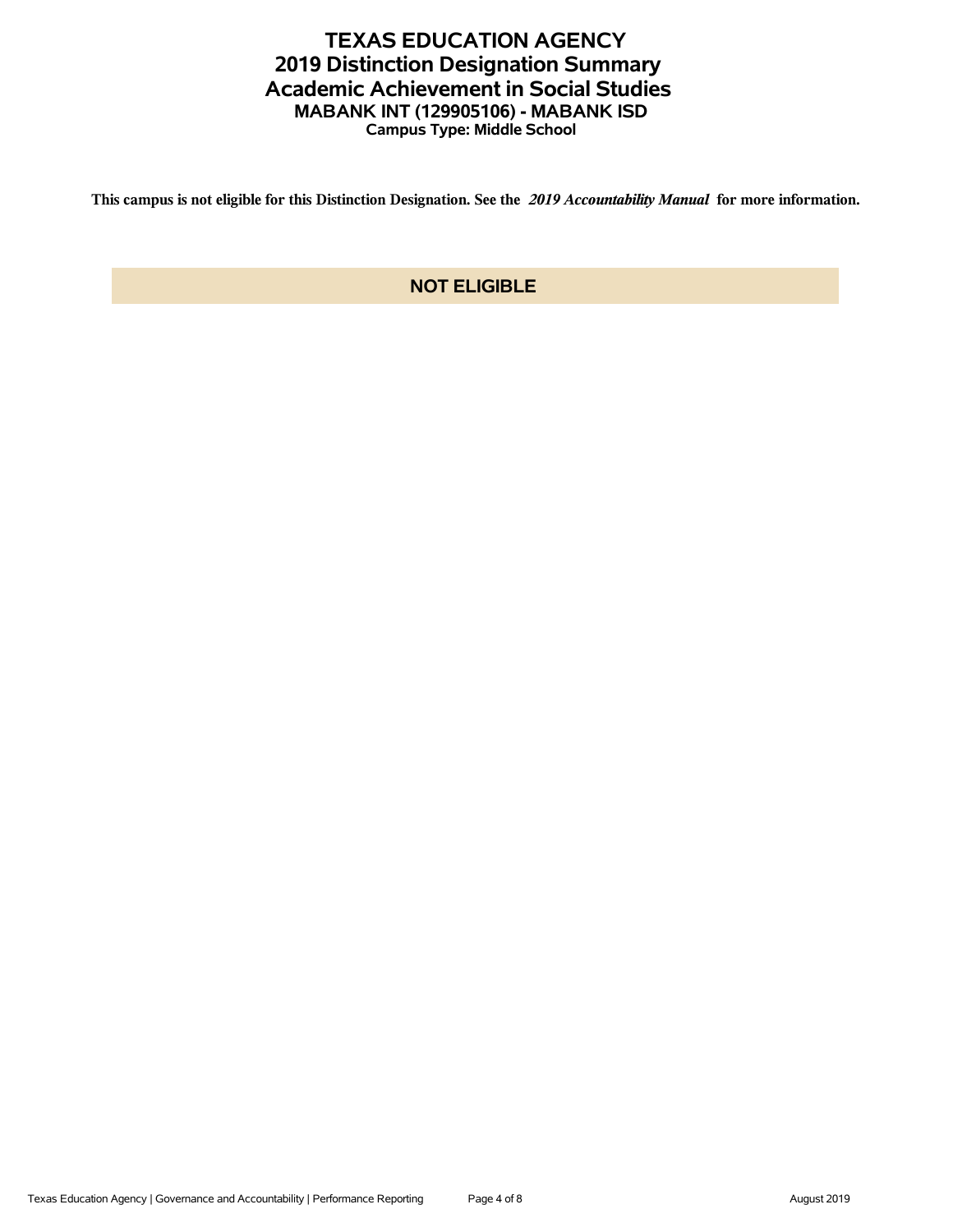### **TEXAS EDUCATION AGENCY 2019 Distinction Designation Summary Top 25 Percent: Comparative Academic Growth (AG) MABANK INT (129905106) - MABANK ISD Campus Type: Middle School**

|                                                 |                           | πv           |
|-------------------------------------------------|---------------------------|--------------|
|                                                 |                           | Scaled       |
| <b>Campus Name</b>                              | <b>District Name</b>      | <b>Score</b> |
| 1 LAURA INGALLS WILDER INT (094902108)          | SCHERTZ-CIBOLO-U CITY ISD | 85           |
| 2 WOODGATE INT (161903106)                      | <b>MIDWAY ISD</b>         | 85           |
| 3 DONNA SHEPARD INT (220908204)                 | <b>MANSFIELD ISD</b>      | 81           |
| 4 SPRINGTOWN INT (184902108)                    | SPRINGTOWN ISD            | 80           |
| 5 FLOUR BLUFF INT (178914105)                   | FLOUR BLUFF ISD           | 79           |
| 6 SAM JAMISON MIDDLE (020908105)                | <b>PEARLAND ISD</b>       | 79           |
| 7 TOMBALL INT (101921105)                       | <b>TOMBALL ISD</b>        | 79           |
| 8 BORGER INT (117901107)                        | <b>BORGER ISD</b>         | 77           |
| 9 BRENHAM MIDDLE (239901041)                    | <b>BRENHAM ISD</b>        | 77           |
| 10 DELLA ICENHOWER INT (220908205)              | <b>MANSFIELD ISD</b>      | 77           |
| 11 JOHN AND SHAMARION BARBER MIDDLE (084901043) | <b>DICKINSON ISD</b>      | 77           |
| 12 OAKWOOD INT (021901201)                      | COLLEGE STATION ISD       | 77           |
| <b>MABANK INT (129905106)</b>                   | <b>MABANK ISD</b>         | 75           |
| 13 CARTER LOMAX MIDDLE (101917139)              | <b>PASADENA ISD</b>       | 74           |
| 14 S H CROWLEY INT (220912112)                  | <b>CROWLEY ISD</b>        | 74           |
| 15 SUE CROUCH INT SCH (220912111)               | <b>CROWLEY ISD</b>        | 74           |
| 16 JAMES A ARTHUR INT (220914101)               | <b>KENNEDALE ISD</b>      | 72           |
| 17 CROSS TIMBERS INT (220908202)                | <b>MANSFIELD ISD</b>      | 70           |
| 18 GILMER INT (230902103)                       | <b>GILMER ISD</b>         | 70           |
| 19 WILKERSON INT (170902045)                    | <b>CONROE ISD</b>         | 70           |
| 20 W E HOOVER EL (220915107)                    | <b>AZLE ISD</b>           | 69           |
| 21 B MCDANIEL INT (091903045)                   | <b>DENISON ISD</b>        | 66           |
| 22 BLASCHKE/SHELDON EL (205903103)              | <b>INGLESIDE ISD</b>      | 66           |
| 23 CRYAR INTERMEDIATE (170902073)               | <b>CONROE ISD</b>         | 66           |
| 24 HARRY H HERNDON (199902043)                  | ROYSE CITY ISD            | 66           |
| 25 MELILLO MIDDLE (101917140)                   | PASADENA ISD              | 66           |
| 26 TANNAHILL INT (220920105)                    | WHITE SETTLEMENT ISD      | 66           |
| 27 DECATUR INT (249905105)                      | <b>DECATUR ISD</b>        | 63           |
| 28 GILBERT INT (072903103)                      | STEPHENVILLE ISD          | 63           |
| 29 PINNACLE INT (191901114)                     | <b>CANYON ISD</b>         | 60           |
| 30 BIG SPRING INT (114901044)                   | <b>BIG SPRING ISD</b>     | 59           |
| 31 CROCKETT INT (139909112)                     | <b>PARIS ISD</b>          | 59           |
| 32 RASCO MIDDLE (020905115)                     | <b>BRAZOSPORT ISD</b>     | 59           |
| 33 WILLS POINT MIDDLE (234907041)               | <b>WILLS POINT ISD</b>    | 59           |
| 34 HUDDLESTON INT (043911102)                   | PRINCETON ISD             | 58           |
| 35 PINE TREE MIDDLE (092904043)                 | PINE TREE ISD             | 58           |
| 36 VIDOR MIDDLE (181907104)                     | <b>VIDOR ISD</b>          | 58           |
| 37 AZLE EL (220915104)                          | <b>AZLE ISD</b>           | 57           |
| 38 ELVA C LOBIT MIDDLE (084901044)              | <b>DICKINSON ISD</b>      | 53           |
| 39 JAMES H BAKER SIXTH GRADE CAMPUS (101916042) | LA PORTE ISD              | 53           |
| 40 B T WILSON SIXTH GRADE SCHOOL (133903104)    | <b>KERRVILLE ISD</b>      | 49           |

Top 25 Percent: Comparative Academic Growth Target = Academic Growth Scaled Score of 77

#### **NO DISTINCTION EARNED**

Blank values for an Academic Growth Scaled Score occur if the indicator is not applicable to that campus or does not meet the minimum size of 10.

Where Academic Growth Scaled Scores are identical, the campuses are listed alphabetically by campus name.

**AG**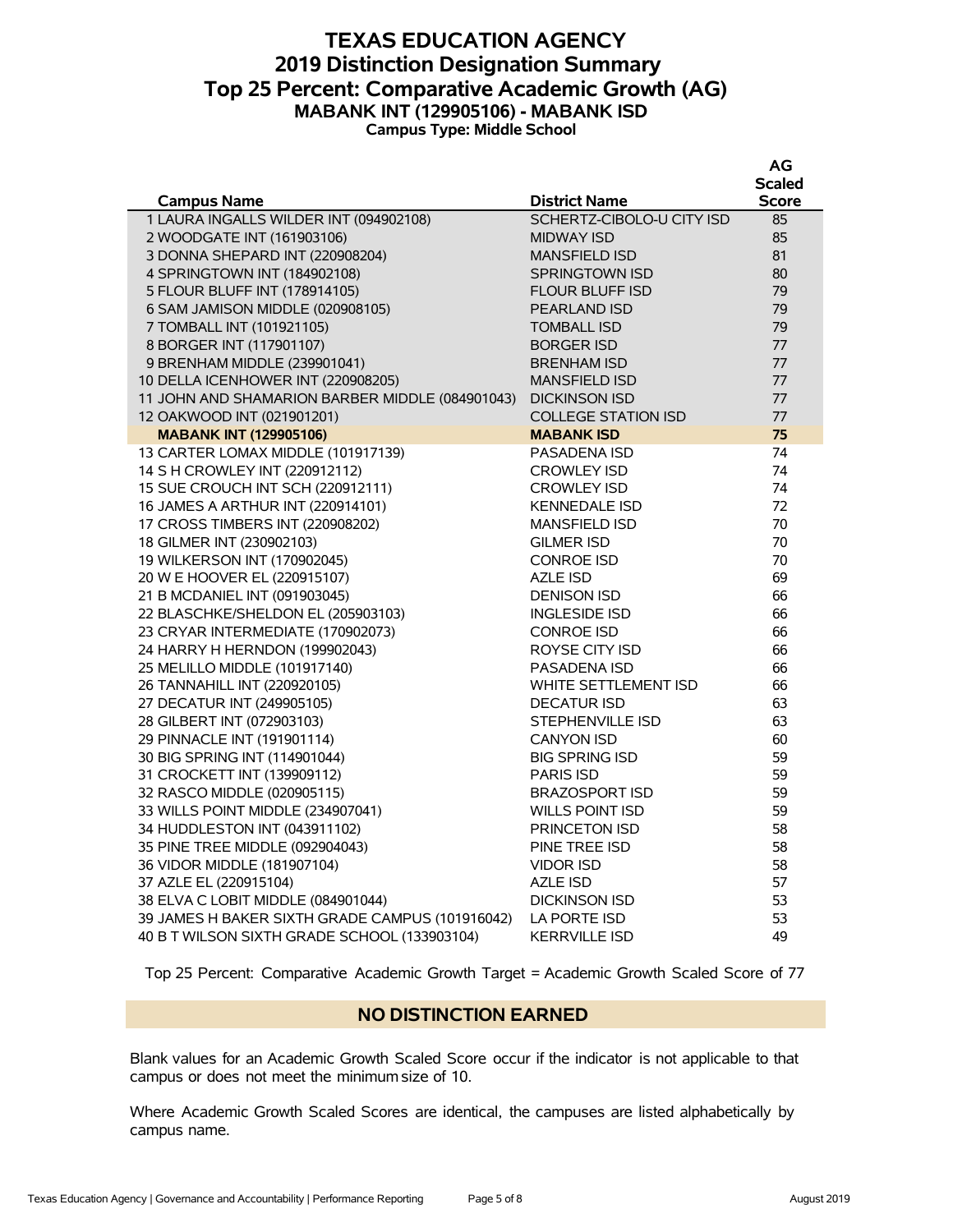### **TEXAS EDUCATION AGENCY 2019 Distinction Designation Summary Top 25 Percent: Comparative Closing the Gaps (CTG) MABANK INT (129905106) - MABANK ISD Campus Type: Middle School**

|                                                 |                            | <b>CTG</b>    |
|-------------------------------------------------|----------------------------|---------------|
|                                                 |                            | <b>Scaled</b> |
| <b>Campus Name</b>                              | <b>District Name</b>       | <b>Score</b>  |
| 1 LAURA INGALLS WILDER INT (094902108)          | SCHERTZ-CIBOLO-U CITY ISD  | 100           |
| 2 WOODGATE INT (161903106)                      | <b>MIDWAY ISD</b>          | 93            |
| 3 FLOUR BLUFF INT (178914105)                   | <b>FLOUR BLUFF ISD</b>     | 91            |
| 4 DONNA SHEPARD INT (220908204)                 | <b>MANSFIELD ISD</b>       | 89            |
| 5 TOMBALL INT (101921105)                       | <b>TOMBALL ISD</b>         | 85            |
| 6 JOHN AND SHAMARION BARBER MIDDLE (084901043)  | <b>DICKINSON ISD</b>       | 84            |
| 7 SAM JAMISON MIDDLE (020908105)                | PEARLAND ISD               | 84            |
| 8 W E HOOVER EL (220915107)                     | <b>AZLE ISD</b>            | 84            |
| 9 BORGER INT (117901107)                        | <b>BORGER ISD</b>          | 83            |
| 10 DELLA ICENHOWER INT (220908205)              | <b>MANSFIELD ISD</b>       | 82            |
| <b>MABANK INT (129905106)</b>                   | <b>MABANK ISD</b>          | 82            |
| 11 JAMES A ARTHUR INT (220914101)               | <b>KENNEDALE ISD</b>       | 81            |
| 12 SUE CROUCH INT SCH (220912111)               | <b>CROWLEY ISD</b>         | 81            |
| 13 BRENHAM MIDDLE (239901041)                   | <b>BRENHAM ISD</b>         | 79            |
| 14 CARTER LOMAX MIDDLE (101917139)              | PASADENA ISD               | 79            |
| 15 CROSS TIMBERS INT (220908202)                | <b>MANSFIELD ISD</b>       | 78            |
| 16 OAKWOOD INT (021901201)                      | <b>COLLEGE STATION ISD</b> | 78            |
| 17 SPRINGTOWN INT (184902108)                   | SPRINGTOWN ISD             | 78            |
| 18 HUDDLESTON INT (043911102)                   | <b>PRINCETON ISD</b>       | 77            |
| 19 MELILLO MIDDLE (101917140)                   | PASADENA ISD               | 76            |
| 20 S H CROWLEY INT (220912112)                  | <b>CROWLEY ISD</b>         | 76            |
| 21 WILKERSON INT (170902045)                    | <b>CONROE ISD</b>          | 76            |
| 22 TANNAHILL INT (220920105)                    | WHITE SETTLEMENT ISD       | 74            |
| 23 DECATUR INT (249905105)                      | <b>DECATUR ISD</b>         | 73            |
| 24 GILMER INT (230902103)                       | <b>GILMER ISD</b>          | 73            |
| 25 B MCDANIEL INT (091903045)                   | <b>DENISON ISD</b>         | 72            |
| 26 CRYAR INTERMEDIATE (170902073)               | <b>CONROE ISD</b>          | 72            |
| 27 GILBERT INT (072903103)                      | STEPHENVILLE ISD           | 72            |
| 28 PINNACLE INT (191901114)                     | <b>CANYON ISD</b>          | 72<br>71      |
| 29 BLASCHKE/SHELDON EL (205903103)              | <b>INGLESIDE ISD</b>       |               |
| 30 HARRY H HERNDON (199902043)                  | ROYSE CITY ISD             | 71<br>71      |
| 31 JAMES H BAKER SIXTH GRADE CAMPUS (101916042) | LA PORTE ISD               | 70            |
| 32 RASCO MIDDLE (020905115)                     | <b>BRAZOSPORT ISD</b>      |               |
| 33 BIG SPRING INT (114901044)                   | <b>BIG SPRING ISD</b>      | 65            |
| 34 PINE TREE MIDDLE (092904043)                 | PINE TREE ISD              | 62            |
| 35 VIDOR MIDDLE (181907104)                     | <b>VIDOR ISD</b>           | 62            |
| 36 AZLE EL (220915104)                          | AZLE ISD                   | 61            |
| 37 CROCKETT INT (139909112)                     | <b>PARIS ISD</b>           | 56            |
| 38 ELVA C LOBIT MIDDLE (084901044)              | <b>DICKINSON ISD</b>       | 53            |
| 39 WILLS POINT MIDDLE (234907041)               | WILLS POINT ISD            | 33            |
| 40 B T WILSON SIXTH GRADE SCHOOL (133903104)    | <b>KERRVILLE ISD</b>       | 30            |

Top 25 Percent: Comparative Closing the Gaps Target = Closing the Gaps Scaled Score of 82

#### **DISTINCTION EARNED**

Blank values for a Closing the Gaps Scaled Score occur if the indicator is not applicable to that campus or does not meet the minimum size of 10.

Where Closing the Gaps Scaled Scores are identical, the campuses are listed alphabetically by campus name.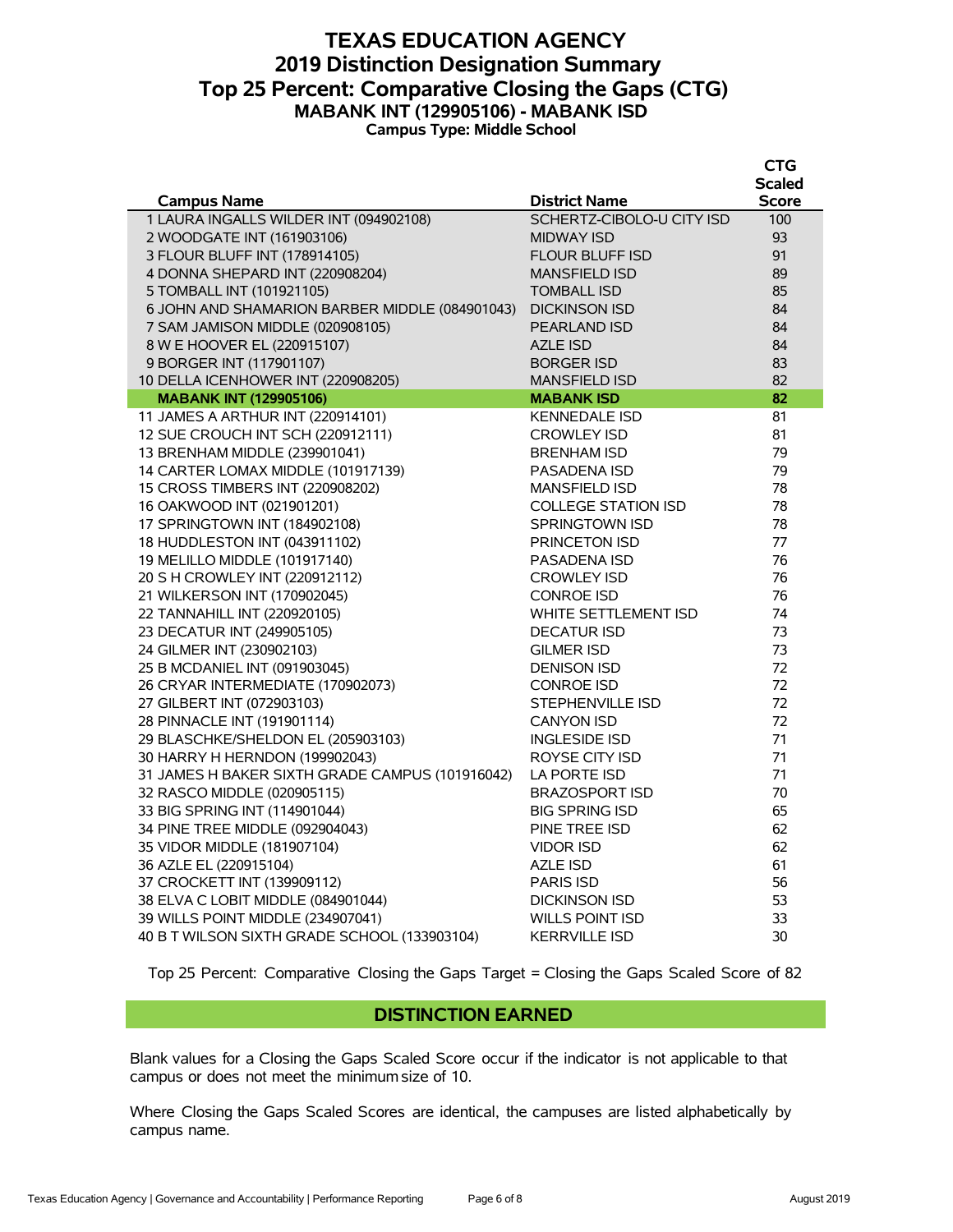## **TEXAS EDUCATION AGENCY 2019 Distinction Designation Summary Postsecondary Readiness MABANK INT (129905106) - MABANK ISD Campus Type: Middle School**

|                                                                                           | Indicator    |            |
|-------------------------------------------------------------------------------------------|--------------|------------|
| Indicator                                                                                 | <b>Score</b> | Quartile   |
| Pct of STAAR Results at Meets Grade Level or Above (All Subjects)                         | 55.0%        | O1         |
| Pct of Grade 3–8 Results at Meets Grade Level or Above in Both<br>Reading and Mathematics | 45.0%        | Q1         |
| Four-Year Longitudinal Graduation Rate                                                    |              |            |
| Four-Year Longitudinal Graduation Plan Rate                                               |              |            |
| <b>TSI Criteria Graduates</b>                                                             |              |            |
| College, Career, and Military Ready Graduates                                             |              |            |
| <b>SAT/ACT Participation</b>                                                              |              |            |
| AP/IB Examination Participation: Any Subject                                              |              |            |
| <b>CTE Coherent Sequence Graduates</b>                                                    |              |            |
| <b>Total Indicators for Postsecondary Readiness</b>                                       |              | $2$ of $2$ |

Evaluation of campus outcomes: 2 of 2 eligible indicators in Q1 (Top Quartile)

2 of  $2 = 100%$ 

Distinction Target: Middle School = 50% or higher

### **DISTINCTION EARNED**

Blank values for an indicator score occur if the indicator is not applicable to that campus or does not meet the minimum size of 10 students.

Blank values for a quartile occur if there are fewer than 20 campuses in the campus comparison group with data for each qualifying indicator.